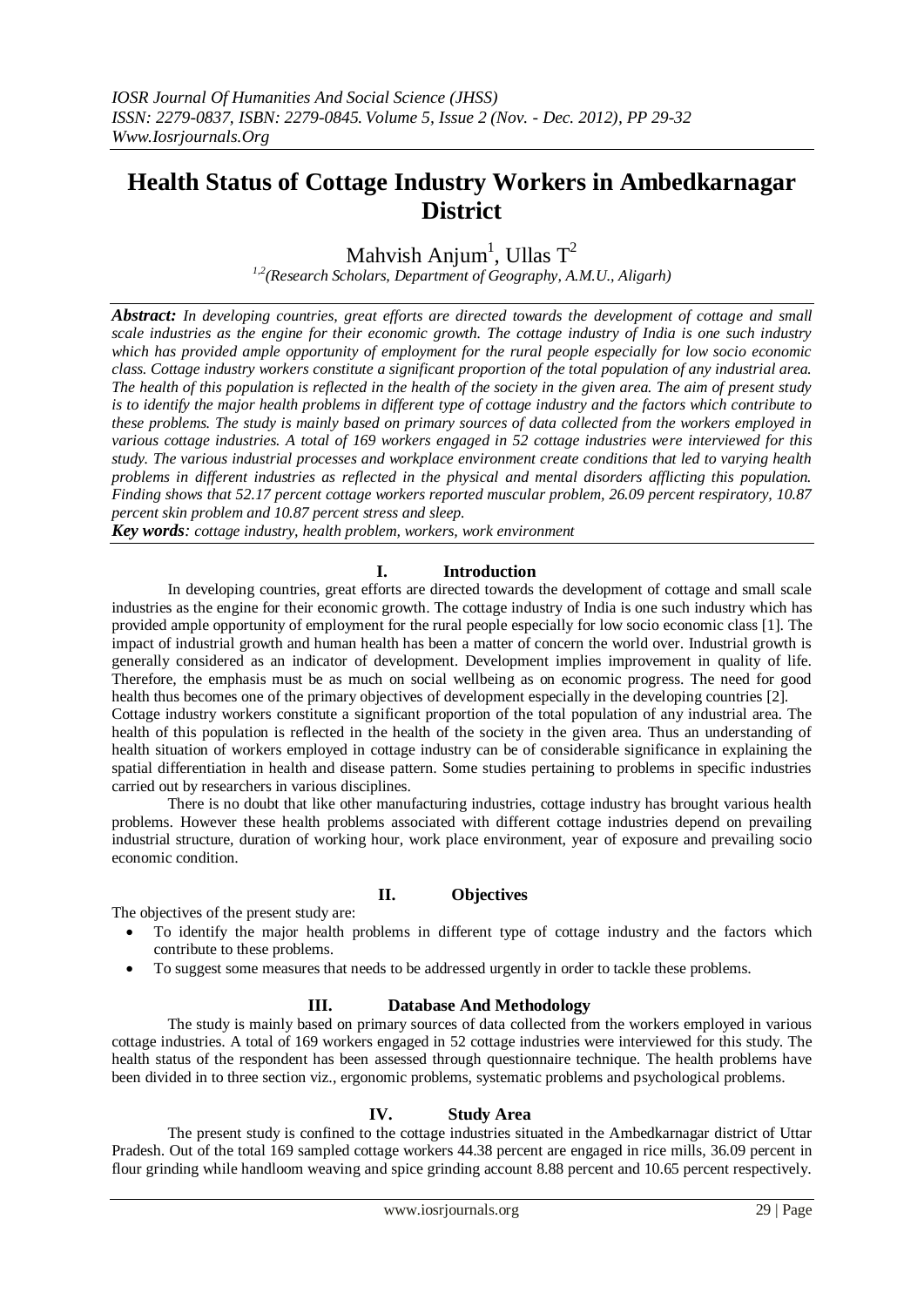The general condition of health and health care of cottage industry workers are far from satisfactory. Problems such as skin, respiratory, muscular, stress and sleep have been detected among workers in specific industry. In the absence of adequate diagnosis and treatment facilities occupational diseases have a serious consequences on the social and economic conditions of workers of their families.

# **5.1. Occupational Health**

### **V. Discussion**

Occupational health is essentially preventive medicine. Both have the same aim of prevention of disease and maintenance of the highest degree of physical, mental and social well-being of workers in all occupation. Occupational health therefore is the application of preventive medicine in all places of employment [3].

 Ergonomics is the physiological link between the worker and his environment. This would have an effect on the worker's body and the relative increase of discomfort in various parts of the body. It indicates the effects of varied working condition which led to the occurrence of health related problems. The various systematic problems that are investigated are respiratory systems, cardiovascular system and skin. The psychological problems are examined in terms of stress and sleep.

## **5.2. Health problems in cottage industries**

Health problems in cottage industries differ from one industry to another; it depends upon the nature of the industry. The health problems of some industries are very prominent. In the ongoing paragraph discuss the environmental condition and process which responsible in creating various health problems in different industries.

#### *5.2.1. Rice mill*

Rice milling is the process wherein the rice grain is transformed into a form suitable for human consumption. After harvesting and drying, the paddy is subjected to the primary milling operation which includes de-husking as well as removal of bran layer. Haled dust from rice mill is dust particles of diameters smaller than 10mm emitted from milling process to the surrounding air, can access through the lower respiratory tract and pulmonary air bags. Dust can be responsible for serious respiratory disorder include asthma [4].

## *5.2.2. Flour grinding*

Flour grinding also produces a large amount of dust. On an average, flour grinding workers are exposed to the workplace environment for eight to ten hours a day. Poor ventilation is the basic problem in flour grinding throughout the country. Flour dust accumulate in the work place environment because of poor ventilation, hence workers get exposed to excessive amount of flour dust which lead to pulmonary and respiratory diseases due to a long time continuous exposure [5]

#### *5.2.3. Spice grinding*

Spices are vegetable products used specially in powder form for giving a taste to foods. Spice grinding is associated with dust and noise problems. During the process of grinding large amount of dust produces and inhale by the workers which lead to respiratory problems [6].

## *5.2.4. Handloom weaving*

Handloom industry in Ambedkarnagar district is the most important, ancient traditional cottage industry, which plays an important role in improving economic condition of rural people by providing employment to a large number of people in study area. The process of handloom weaving involves exposure to cotton dust which causes irritation in the nose, eyes and respiratory system [7]

 Table.1 shows the health profile of sampled cottage industry workers in the study area. About 80 percent respondents reported that they have various kinds of health problems in different industries. The association between different categories of industries and the various health problems show that problem of respiratory and muscular are frequently reported in rice mill and flour grinding.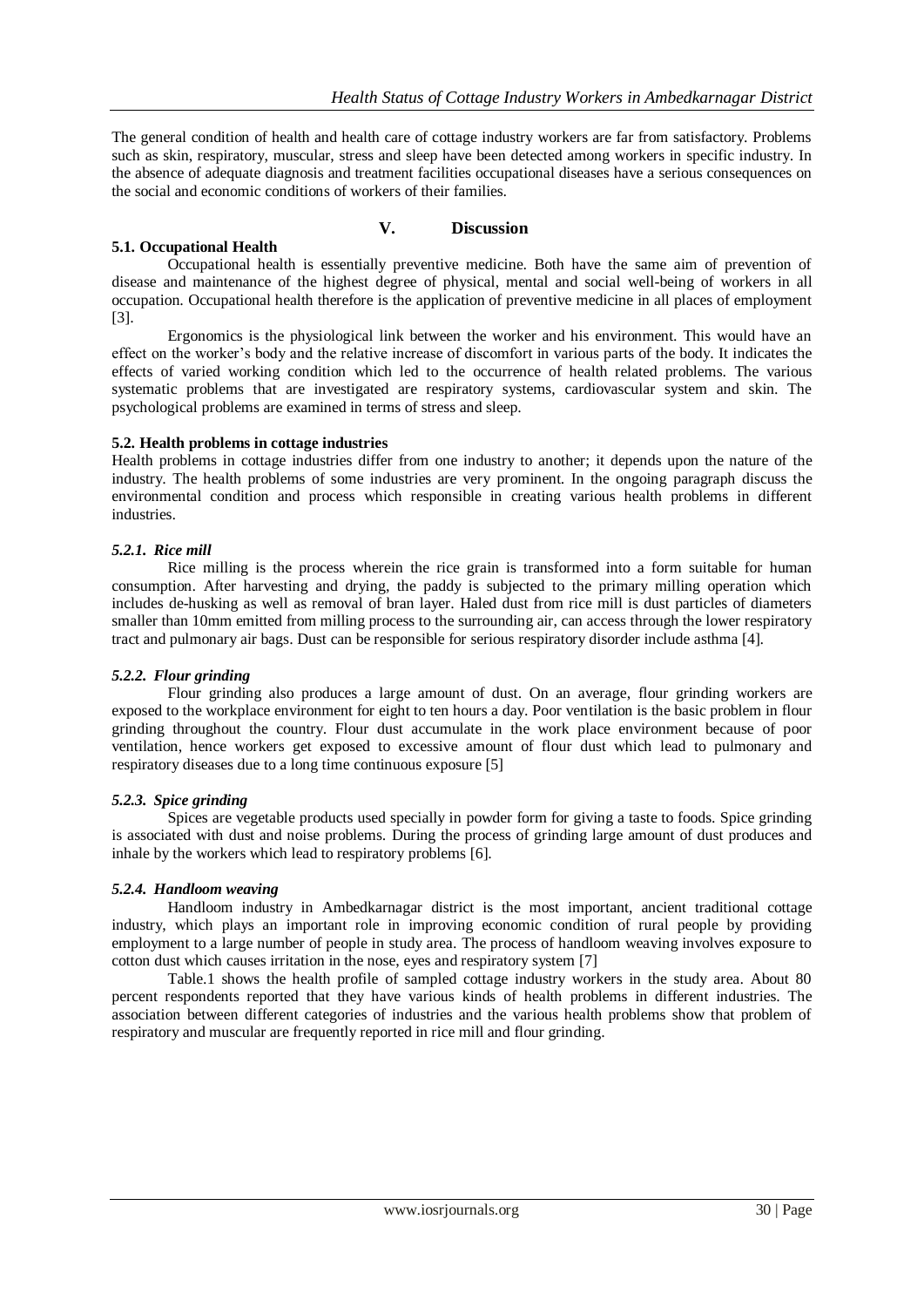| <b>Nature of Health</b><br>Problem | <b>Rice mill</b> | <b>Flour</b><br>grinding | <b>Handloom</b><br>weaving | <b>Spice grinding</b> | <b>Total</b> |
|------------------------------------|------------------|--------------------------|----------------------------|-----------------------|--------------|
| Skin                               | 2.01             | 2.02                     | 4.68                       | 2.17                  | 10.88        |
| Respiratory                        | 7.97             | 11.59                    | 2.17                       | 4.35                  | 26.08        |
| Muscular                           | 29.71            | 17.39                    | 3.62                       | 1.45                  | 52.17        |
| Stress and sleep                   | 4.35             | 2.90                     | 0.72                       | 2.90                  | 10.87        |
| <b>Total</b>                       | 44.04            | 33.90                    | 11.19                      | 10.87                 | 100.00       |

| Table.1 Ambedkarnagar District: Nature of Health Problems according to Industry Type (In |
|------------------------------------------------------------------------------------------|
| Percentages)                                                                             |

Source: Based on field survey, 2010

With reference to the weavers the skin disease are reported more. It is because of use of dye in the weaving materials. The respondents get itching. To avoid the effect of dye, they use cloths to cover their hand. (Table.1)

 The fact that the problems of stress and sleep almost pervade in all cottage industry, the consequence of industrial environment are brought into sharp focus. Psychological stress caused by time and work pressure, have been associated with sleep disturbances. Majority of the workers in the cottage industry are daily wagers and living in poor socio economic condition so they are compelled to work for more than 12 hours, this lead to adverse psychological effects (Table.1)

| Table.2 Ambedkarnagar District: Respiratory Problems according to Industry Type (In percentages) |  |  |
|--------------------------------------------------------------------------------------------------|--|--|
|--------------------------------------------------------------------------------------------------|--|--|

| Kind of problem   | <b>Rice mill</b>         | Flour grinding | <b>Handloom</b><br>weaving | Spice grinding |
|-------------------|--------------------------|----------------|----------------------------|----------------|
| Breathing         | 72.73                    | 50.00          | 66.67                      | 66.67          |
| Asthma            | 18.18                    | 43.75          |                            | 16.67          |
| <b>Bronchitis</b> | 9.09                     |                | 33.33                      |                |
| T.B.              | $\overline{\phantom{0}}$ | 6.25           | -                          | 16.67          |
| <b>Total</b>      | 100.00                   | 100.00         | 100.00                     | 100.00         |

Source: Based on field survey, 2010





Respiratory problems are very common among all cottage workers (Table.2). In case of rice mills, flour grinding and spice grinding workers, as they are receiving a heavy dose of dust particle which leads to respiratory diseases due to excessive exposure to fine organic dust prevalent in the workplace environment. The weavers frequently report the breathing problems because the minute thread dust and the cotton dust surround the room's atmosphere while they operate the looms. They get respiratory problems because they inhale the dust. Bronchitis and T.B is found to be a threat from cottage workers although, Fig .1 shows a very small percentage of T.B and bronchitis complaints as compare to breathing and asthma.